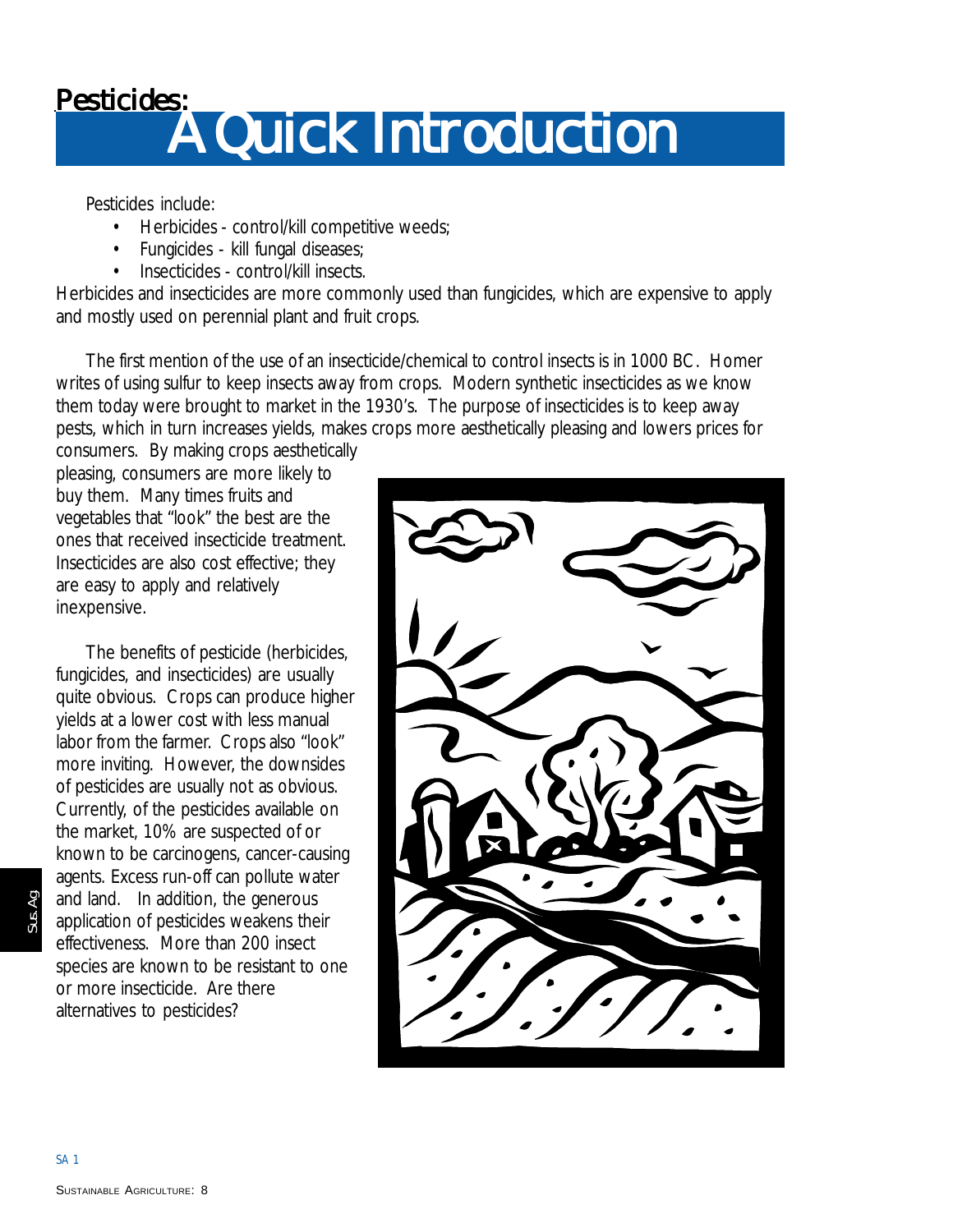## **Alternative Practices Alternative Alternative Practices**

#### **Predatory Insects**

Predatory (or "beneficial) insects are insects that eat pest or "bad" insects. Predatory insects are effective in combating pest insects and can sometimes eliminate the need for insecticides entirely. Predatory insects do no harm to humans or pets/animals, nor do they cause water or soil pollution as some pesticides can. One challenge to using predatory insects in place of insecticides is that release of the beneficial insect at the correct time is critical. If released too early or too late, they can fail to effectively ward off pests. This method also requires more time input from farmers as it is necessary to routinely check the fields to be certain that predatory insects have established themselves. Commonly used predatory insects include:



- Lady Bugs eat aphids, mealy bugs, mites, and insect eggs;
- Solider Beetles eat aphids, larvae eat maggots, grasshopper eggs, and small caterpillars;
- Green Lacewings eat aphids, mites, and other soft-bodied insects;
- Big Eyed Bugs eat aphids, mites, leafhoppers, and other small insects;
- · Various types of Nematodes eat grubs, maggots, cutworms, weevils, beetles (e.g. Japanese and May), flea larvae, and other soil and boring insects.

#### **Multi-Cropping**

Multi-Cropping involves planting more than one species of crop in a field. There are several benefits to multi-cropping:

- · Helps eliminate insects and other parasites. One crop repels the pests that are attracted to the other crop – may reduce the need for insecticides. For example, a field will contain tomatoes, onions and marigolds; the marigolds repel tomato pests. This decreases the possibility of crop failure.
- · Promotes healthy soil. The crops are paired such that they can "feed" off each other, a nutrient that one crop uses is replenished by the other crop and vice-versa.
- Increases crop yields.
- When used in conjunction with mulching, it is a useful way of controlling weeds – may reduce the need for herbicides.

The major downside to multi-cropping is that it is very labor intensive. It requires a substantial amount of labor/effort to plant, tend and harvest the crops. In addition it necessitates significant planning coordinating crops.



SA 2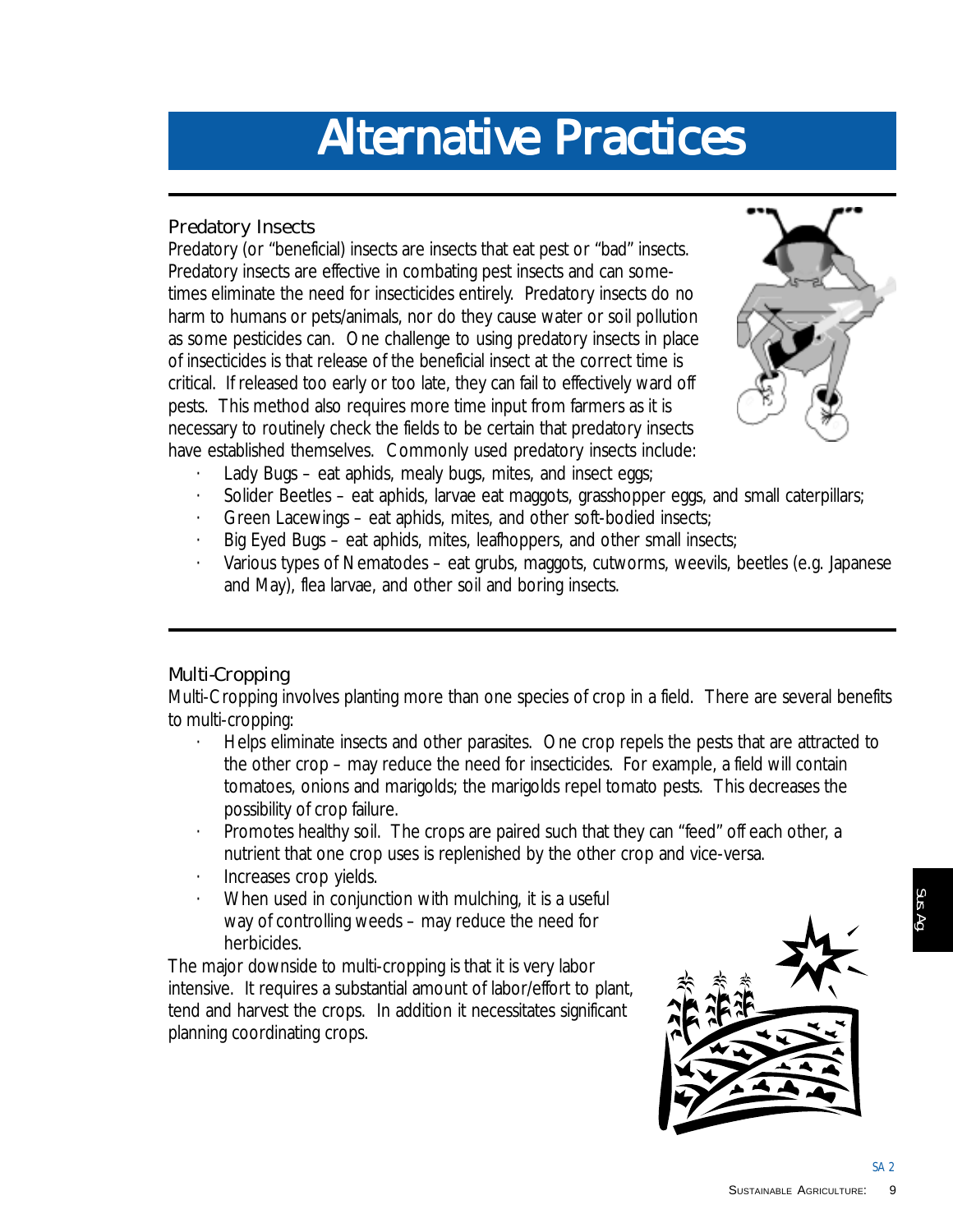## **Alternative Practices Alternative Practices Alternative Practices**

#### **Mulching**

Mulching involves applying a layer of organic (or inorganic) material on the ground around plants. Mulch can be made up of a variety of materials; organic mulches include everything from grass clippings, compost, straw, shredded leaves, sawdust and pine needles just to name a few. Mulching provides several advantages:·

- Smothers out competitive weeds may reduce the need for herbicides;
- · Conserves soil moisture promotes healthier soil and heartier plants which can reduce the need for pesticides;



- Keeps the ground cooler in the summer and warmer in the winter promotes heartier plants which can reduce the need for pesticides;
- Prevents erosion promotes healthier soil and heartier plants which can reduce the need for pesticides;
- Keeps fruits, vegetables and plants cleaner, in particular decreases fruit/vegetable rot because the products are not directly touching the soil – a more attractive looking product is yielded.

The benefits of mulching are numerous; keep in mind, however, that mulching requires more time and labor from farmers. Timing is key to the application mulch; if it is applied to early it can stunt the growth of plants, if too late, weeds may all ready have established themselves and won't be detoured by the cover. The amount of mulch is critical as well - over mulching can suffocate plant roots, denying them oxygen, harbor diseases and attract rodents.

#### **Cover Crops**

A cover crop is a crop grown in the off-season such as clover, winter peas, rye, vetch, rapeseed, and buckwheat. They can be planted at any time of the year depending upon the climate, need, and cash crop being planted. Cover crops have several benefits:

- · Weed suppression may reduce the need for herbicides;
- · Can keep away "bad" insects because they do not like the cover crop may reduce the need for insecticides;
- · Provides a habitat for predatory and beneficial insects; these are insects that eat the "bad" insects which hurt crops – may reduce the need for insecticides;
- Provides erosion control not as much soil is lost, thus sustaining healthier soil;
- Replenishes the soil nutrients helps restore nitrogen and minerals in soil, also when turned over, they decompose and add more organic material to the soil.

There are many advantages to cover crops, but they are not 100% effective. In some cases, pesticides are still needed.

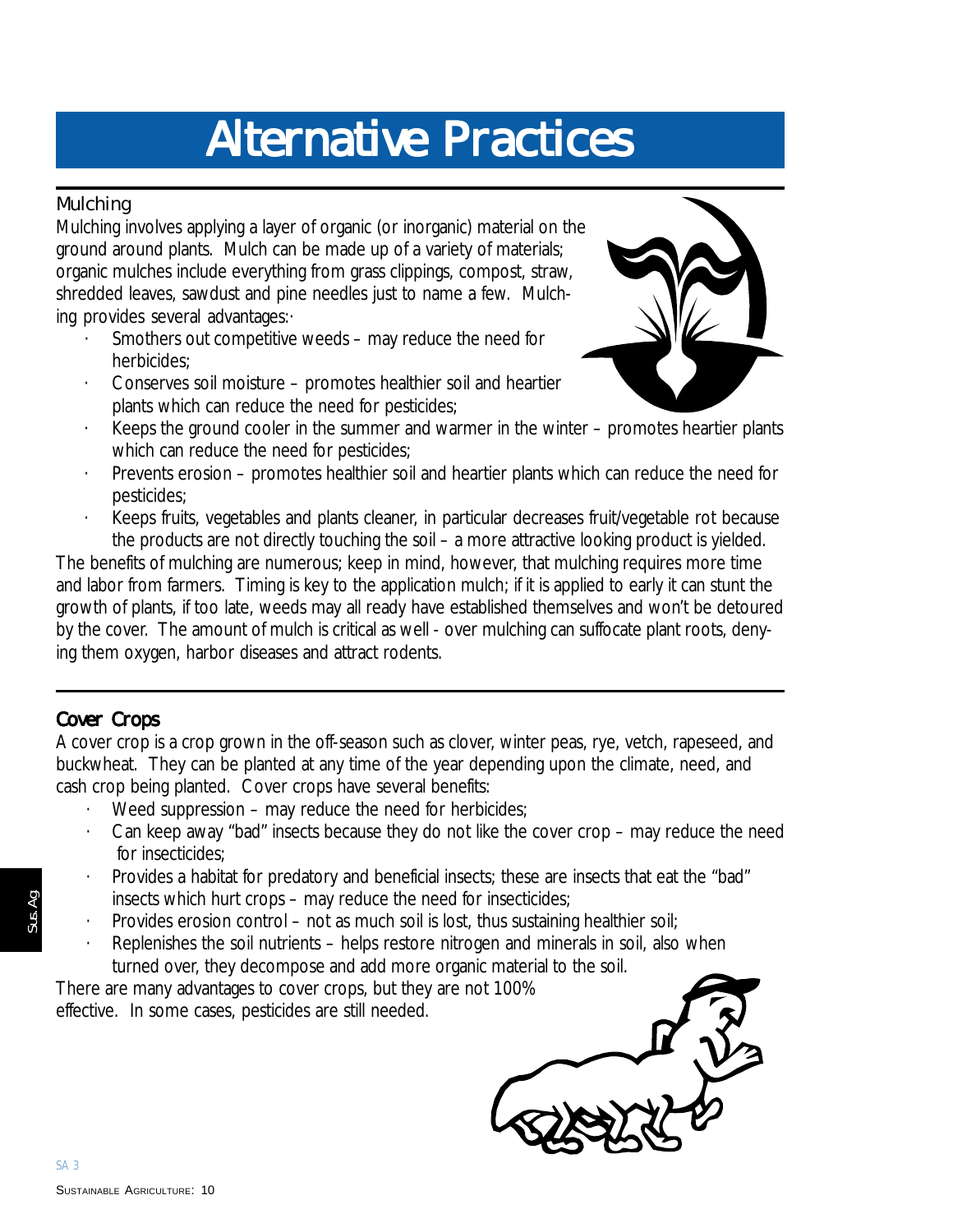## **Alternative Practices Alternative Practices Alternative Practices**

#### **Crop Rotation**

Crop rotation entails changing the crop grown in a field each year. Crops use certain nutrients from the soil, thus by rotating crops, the soil has a chance to replenish the nutrients that a particular crop used. A balanced crop rotation sequence can promote healthier soil. Other benefits of crop rotation include:

Suppression of weeds, pathogens and insects  $-$  planting the same crop in a field allows pests and diseases that live in the soil to infect next year's harvest; since most insects and diseases tend to be plant specific, the insects and diseases will not affect the new crop planted



and not accumulate in the soil – may reduce the need for insecticides, herbicides, and fungicides;

- · Healthier soils mean heartier plants which means plants are less susceptible to pests and disease – may reduce need for insecticides;
- · Reduces erosion promotes healthier soil, see above;
- · Increases diversity of farm operation farmer less likely to suffer a loss if a particular crop does not do well, can rely on other crops for profit.

A downside to crop rotation is that it requires significant planning; the sequence must be specific to the soil and climate types. It also must be developed in a way that is profitable for the farmer. In addition, crop rotation sometimes requires more labor input because of different planting and harvesting schedules, however, this can distribute labor demand more evenly and perhaps stabilize employment. Sometimes, herbicide residues applied to previous crops can damage the new crops when first beginning crop rotation.

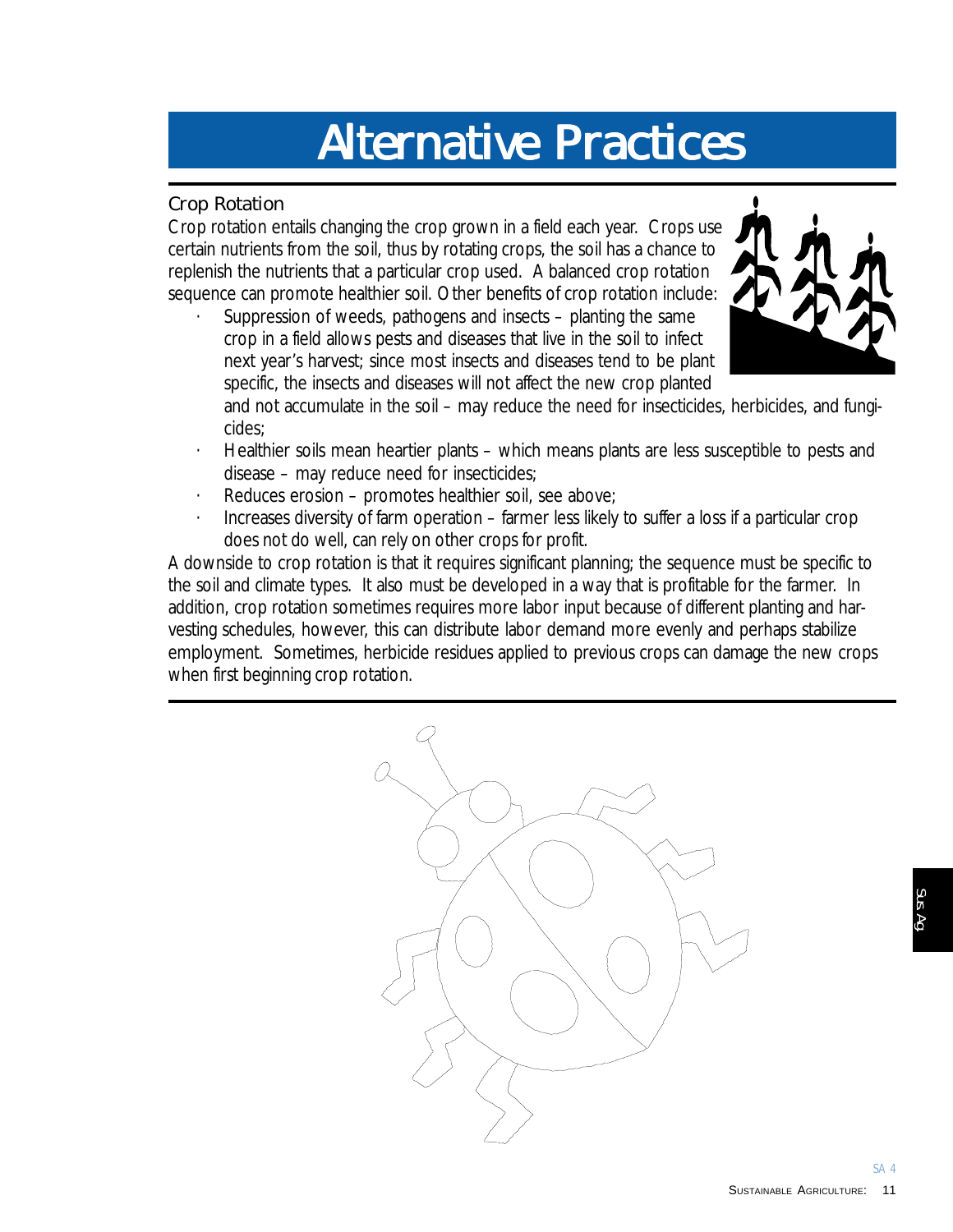### **Alternative Practices: Alternative Practices:**

# **PROS & CONS PROS & CONS**

|                   | <b>ADVANTAGES</b> | <b>DISADVANTAGES</b> |
|-------------------|-------------------|----------------------|
| Cover Crops       |                   |                      |
| Crop Rotation     |                   |                      |
| Predatory Insects |                   |                      |
| Mulching          |                   |                      |
| Multi-Cropping    |                   |                      |
| Other:            |                   |                      |
| Other:            |                   |                      |
| Other:            |                   |                      |